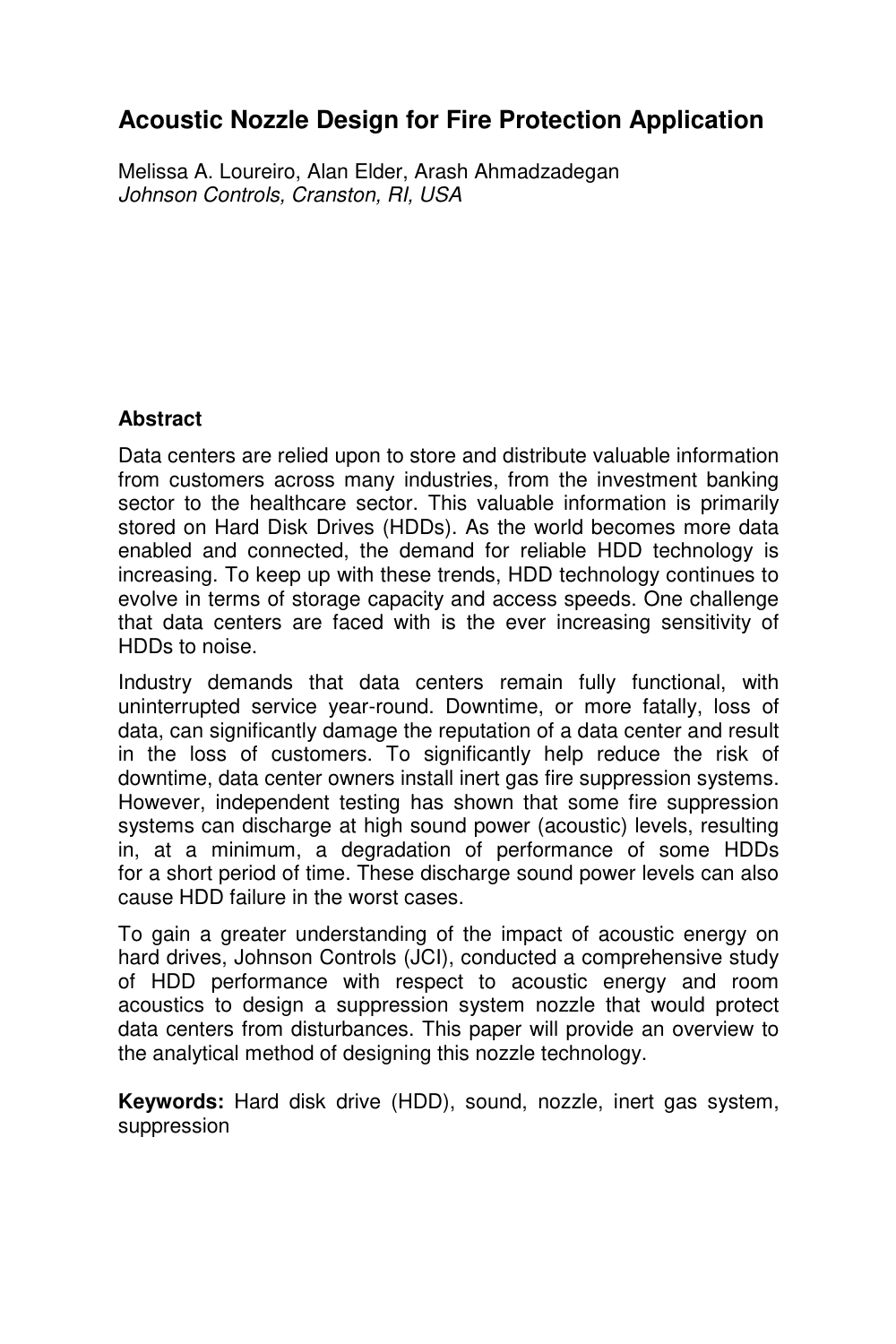## **Introduction**

There has been considerable confusion in the marketplace about why some data center hard disk drives (HDDs) are damaged in the wake of a clean-agent fire suppression system discharge. When the issue first came to light, the fire suppression community was mystified as it searched for a cause. Was it the sudden increase in room pressure during clean-agent discharge? Was it the discharge gas itself? Or, was it some other part of the fire suppression process? Perhaps most puzzling, what caused the phenomenon to surface at that time? Cleanagent fire suppression systems had been discharged successfully in data centers for years without incident, so what had changed?

In investigating the possible causes of these HDD failures, it was determined that the generated noise was the root cause of these failures. Further confirmation was provided failures occurred after fire suppression warning alarms sounded without agent discharge. Early industry testing also indicated noise was to blame, leading to individuals in the fire protection community to take action.

# **Hard Disk Drive Capacity**

The development of HDDs over the last 60 years has significantly changed. Designs were optimized from the size of two fridges down to 60 grams and an increase in capacity from 3.75 Megabytes in 1956 to 10 Terabytes today. This is a capacity increase of 2.7 million to one! Moore's law describes these technological developments and considers that through the history of computing, the number of transistors on a circuit board doubles every 2 years. As the industry increasingly squeezes more and more computing power into the same space and the sensitivity to certain external factors has increased, the fire suppression systems will have to continue to develop robust solutions to address these challenges.

HDDs are fairly robust pieces of equipment but they are sensitive to some external factors that can impair or irreparably damage their performance. A HDD allows gas to circulate within the casing but are designed to prevent particles from entering. They are not hugely sensitive to changes in humidity or to pressure change but they are sensitive to vibration due to the relative proximity of their moving parts. As the storage capacity grows at a substantial rate, estimated to be up to 40 % per year, the read/write arm fly heights have continued to decrease, therefore increasing this sensitivity to vibration.

## **Acoustic Disturbances in Fire Protection Systems**

Noise levels:

When the gas is released from a pressurized container it moves through the piping network at very high velocities. During nozzle gas discharge in a data center, it generates a high-level of acoustic noise.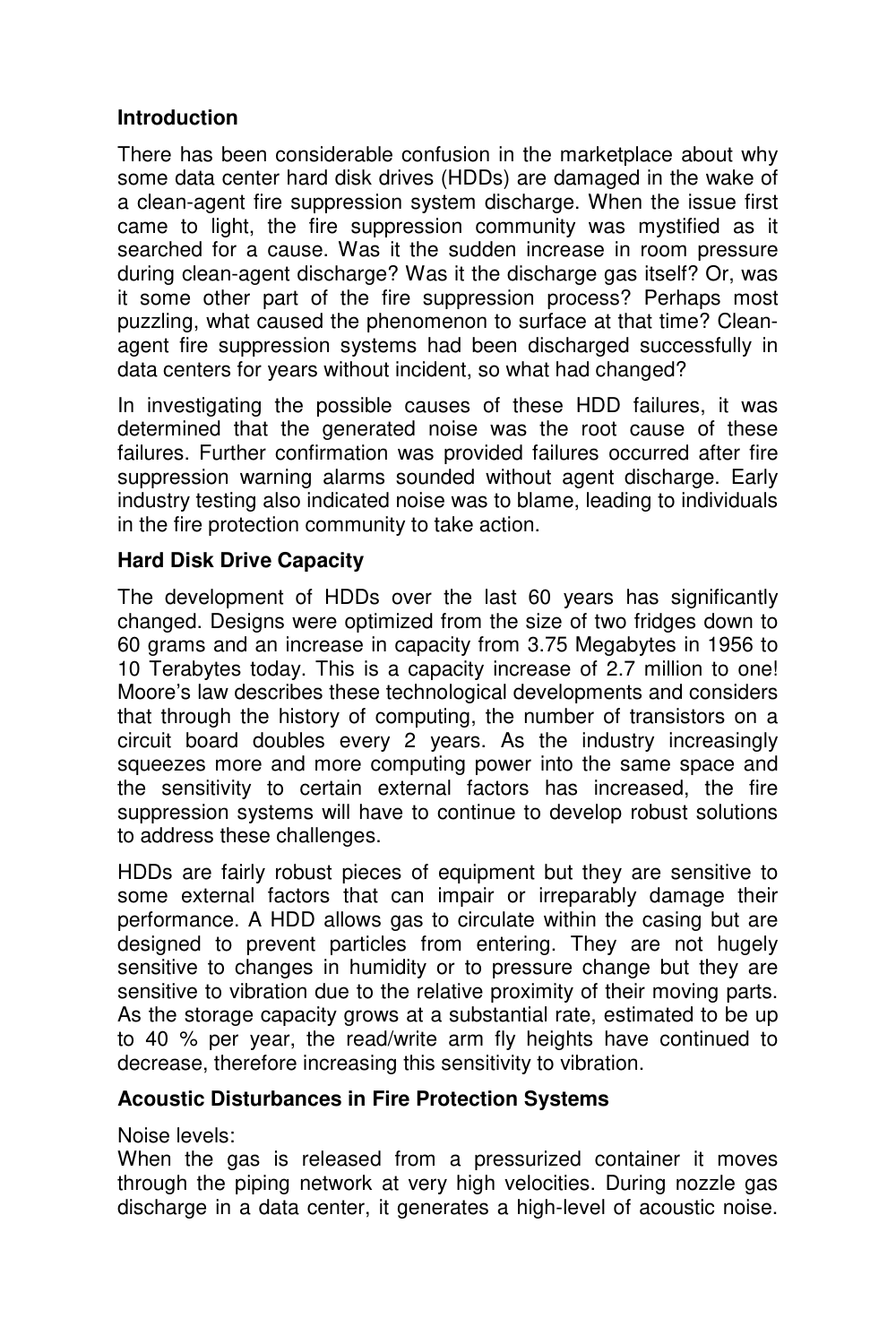For conventional systems and nozzle technology, this has been measured to be in excess of 130 dB. This is close to the noise that is generated when jet plane is taking off (Figure 1). The noise reaches the HDDs where it causes vibration, which in turn causes slight variations in the position of the read/write element. The start of some performance degradation on a new HDD could occur at levels lower than 110 dB. As current generation HDDs increase the number of data tracks per square inch, the relative position of the read/write arm is critical. Slight disturbances to the read/write arm can cause disruptions to the read/write capability of the disc.



Figure 1. Decibel Level Comparison Chart.

The gas velocity exiting through a nozzle can be in excess of a Mach 1 (i.e. Supersonic). The temperature of the expanding gas reduces the temperature of the surrounding air. This extremely high velocity, greater than 760 MPH, is confined to the area close to the discharge outlet. The gas velocity then rapidly decreases as the gas expands and as it gets further away from the nozzle.

The risk of damage to HDDs is a combination of increased sensitivity of the HDDs and noise generated by external factors such as a fire suppression system. For an inert gas fire protection system, a nozzle could produce noise levels over 130 dB across a range of operating frequencies. In Figure 2, the data shown by the red trendline illustrates that noise levels cause up to a 50 % performance loss of the studied HDDs. The standard nozzle generated noise well above that performance limit, therefore creating the possibility for HDD performance degradation to occur. Performance interruptions to HDDs, such the ING Bank's main data center interruption in 2016, clearly have a potential to cause business interruptions through loss of valuable data and the consequential downtime.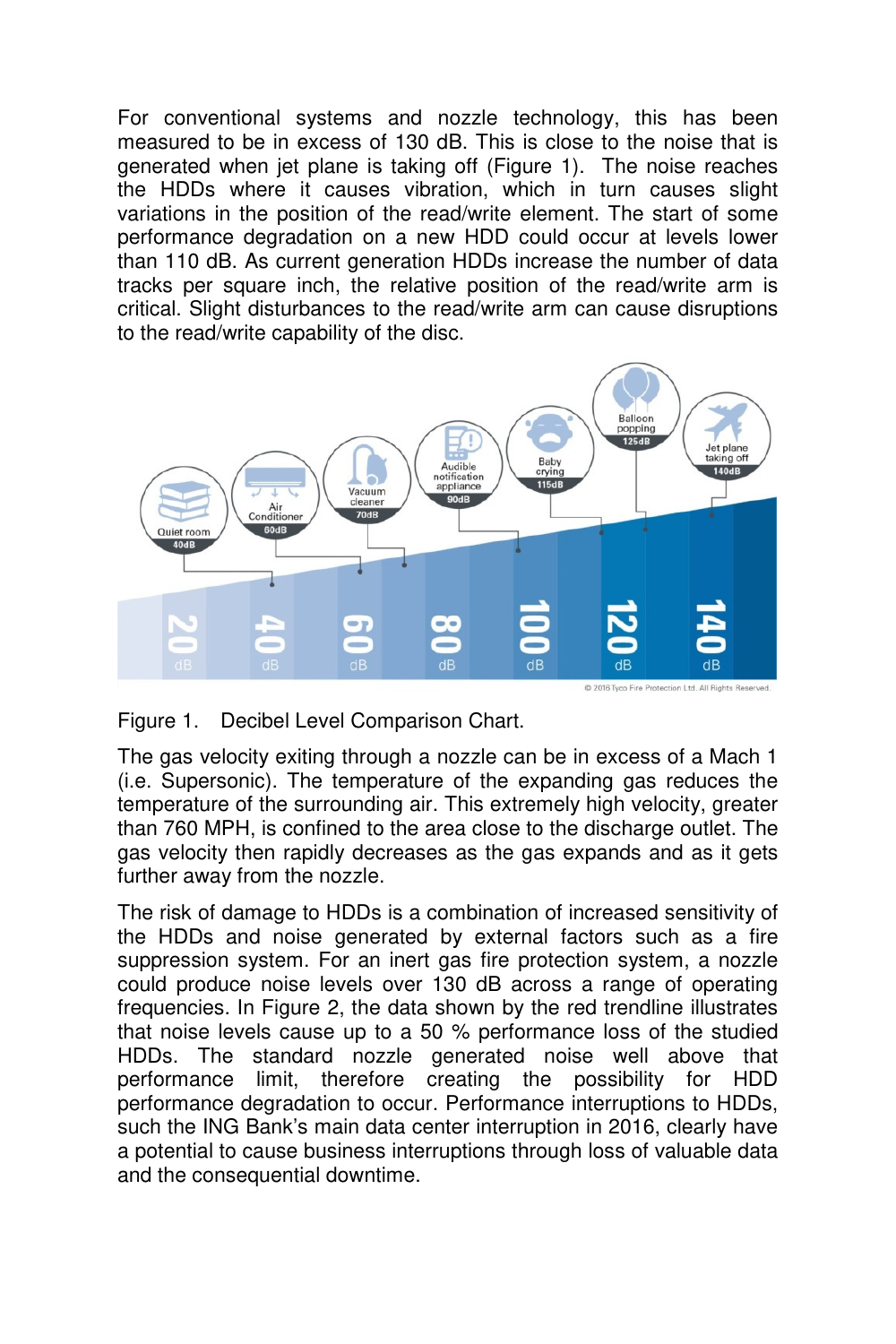



Sound Performance:

To further minimize the risk of equipment downtime, fire suppression systems should be installed into data centers with nozzles that do not induce HDD failures when discharged due to high noise levels. In designing a fire suppression nozzle to control the sound power level generated, the source-path-receiver paradigm must be considered to quantify sound amplitude and frequency. The source (i.e. the nozzle) is a system, sub-system, or component that is generating noise. The path (i.e. room materials and equipment spacing) is any combination of acoustic or structural paths the energy can take to travel from the source to the receiver. The receiver (i.e. the HDDs) is the person, instrument, or object that can be affected by the noise. In the case of the fire protection systems, discharge nozzles and detection alarms are sources of sound. Since there are various configurations of data centers, the sound power levels from the nozzle were minimized. The sound power level is independent of measurement distance and other path effects; it is the most accurate method of characterizing the sound performance of a nozzle.

Sound power is the amount of sound energy produced by a noise source like a fire suppression system discharge nozzle. The Acoustic Nozzle is designed to reduce the sound power level emitted during a discharge of the iFLOW Suppression System.

Sound pressure is the sound that is received at a location remote from the noise source. The remote location may include HDDs. It is sound pressure that is the critical sound energy relevant to the effects on the HDDs. The JCI Acoustic Nozzle is one of the components that reduces the sound pressure to an acceptable level and therefore reduces the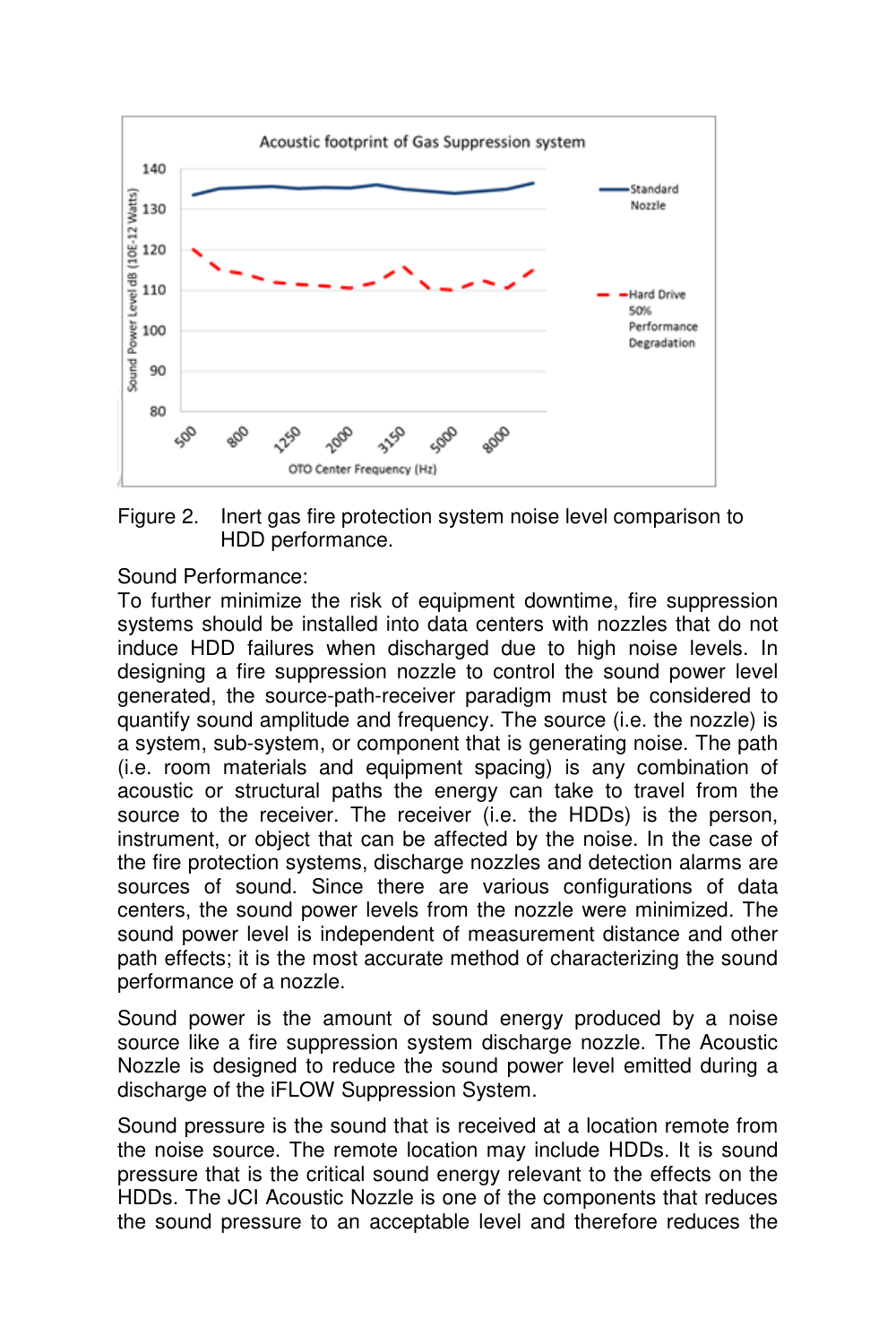risk of HDD damage. The sound pressure level can be further reduced by a number of other factors including the design of the system by reducing its flow rate, positioning of the nozzles, and optimizing the room acoustics through use of sound absorbing room construction materials and installation of sound absorption panels.

The sound output of fire suppression systems is dependent on many factors, including discharge duration, peak agent flow rate, and valve technology. The standard discharge control method in inert gas suppression technology for many years has been metering orifices. These systems have proven reliability and have a proven track record of suppressing fire events. One drawback of this orifice flow technology is high peak flow rates through nozzle orifices that generate high sound levels, some cases exceeding 145 dB at 3 feet away from the nozzle. Though regulating valve technology can reduce sound levels by more than 5 dB, a solution was needed to lower the sound power of suppression nozzles even further to prevent HDD degradation.

#### **HDD Characterization**

A series of tests were conducted to understand the correlation between sound pressure levels and HDD performance to develop the necessary limits for the Acoustic Nozzle solution. The test sample included 12 different HDDs of various styles and manufacturers. The HDDs were 3.5" type with drive capacities ranging from 320 gigabytes to 10 terabytes and with a drive speed of 7200 RPM and were manufactured between 2009 and 2016. Furthermore, the selection also included a mix of air-filled and helium-filled HDDs. These were chosen based on customer feedback on the typical HDDs that exist at our customer sites. Each HDD was tested across a frequency range of 500 Hz - 10,000 Hz.

In conclusion, it was shown that a sound pressure level (SPL) of approximately 110 dB (re 20 µPa) in any one-third octave (OTO) band is likely to cause reduced performance in HDDs (average 50% performance reduction curve), as shown in Figure 2. However, SPL values for some HDDs within the test sample experienced reduced read/write speeds while exposed to SPLs as low as 85 dB (re 20 µPa). The average of the 12 HDD sample set achieved 50% performance of drives between 110 and 120 dB across the 500 Hz -10 kHz range.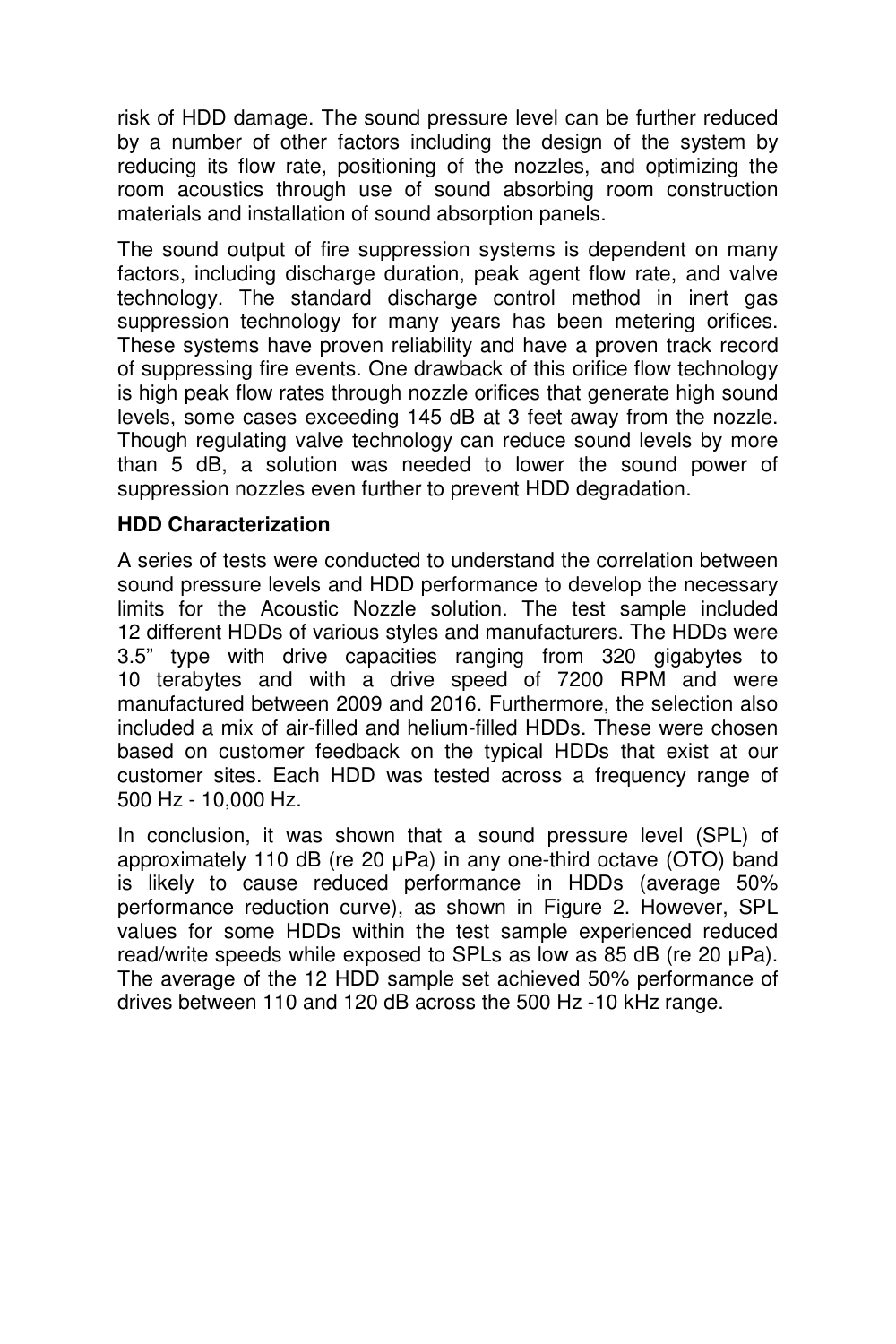

Figure 3. HDD performance characterization.

In Figure 3 summarizes the variations of sound pressure across the tested frequency range. The results of the average HDD performance illustrates that some drives achieve 50 % performance degradation at levels as low as 90 dB for some frequency bands.

Figure 4 summarizes the sound performance results of the two variations of HDDs tested, air-filled and helium-filled HDD. Degradation of both drives occurred at frequencies above approximately 4.



Figure 4. HDD sound characterization.

HDD characterization conclusions:

- Observed performance variation across all HDD models.
- Target peak sound pressure level at HDDs is 110 dBZ from 500 Hz-10 kHz to minimize performance reductions over 50 %.
- Data centers should make acoustic provisions to reduce the risk of HDD performance reduction in the event of loud noise.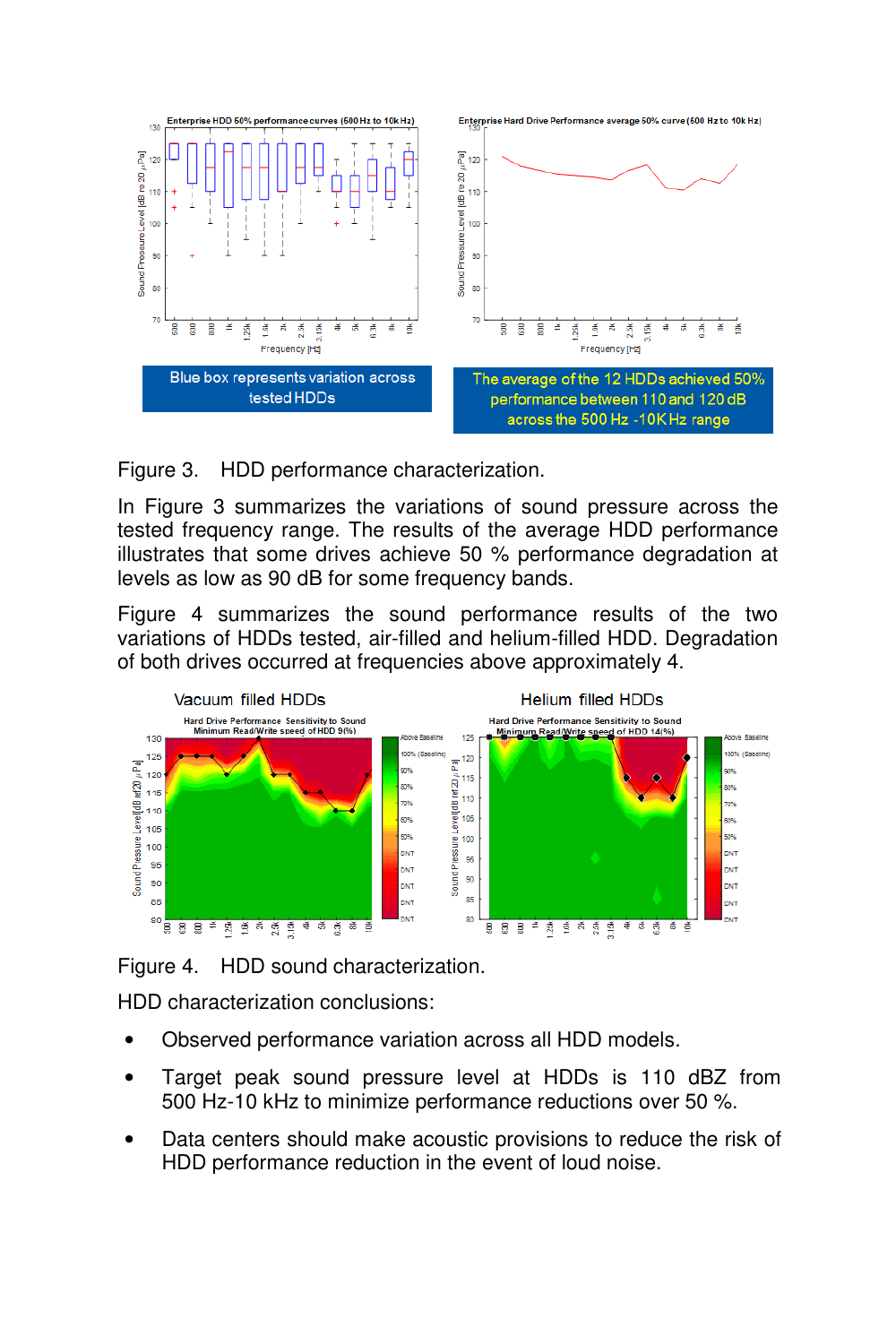## **Acoustic Nozzle Solution**

As a result of the HDD issues studied, the Acoustic Nozzle solution was designed to minimize the impact performance issues within the data centers caused by noise vibrations emanating from the discharge of inert gas fire extinguishing systems. The JCI Acoustic Nozzle design significantly reduces the emitted sound power level during discharge, as compared to a standard Inert gas nozzle.

The JCI Acoustic Nozzle is available in a 360 degree pattern and comprises of an aluminum body and damping materials, which are responsible for absorbing sound. It is also able to achieve a significant coverage area of 9.8 x 9.8 meters (32 x 32 ft) and a maximum protected height of 6.1 meters (20 ft), in accordance with UL 2127 test standards.

Through extensive research, CFD simulation of the inert gas agent flow, and experimental study, it was confirmed that there were acoustic shock waves in the standard inert gas nozzle, shown in Figure 5. These shock waves were the source of the high sound levels during discharge. With the root cause identified through simulation and experimental tools, utilizing novel materials, an inert gas suppression nozzle with a low sound power was designed.

The Acoustic Nozzle was designed to minimize pressure drop across the interior geometry and is configured such that the gas exiting the outlet holes is as balanced as possible for flowrate and pressure. In order to enhance the sound reduction capabilities, the nozzle also incorporates sound absorbing materials in optimum locations. The nozzle is designed to emit low sound levels, while allowing the gas to uniformly reduce the oxygen concentration throughout the enclosure.



Figure 5. Standard Inert Gas Nozzle. Figure 6. Acoustic Nozzle



X-Section.

## **Total Solution**

Calculations can be performed to predict the sound pressure experienced by a HDD. This can help customers determine if the sound generated will cause a reduction of HDD performance. To provide a complete solution to the customer, JCI has developed an acoustic room calculator to ensure that the HDDs are not impacted during fire